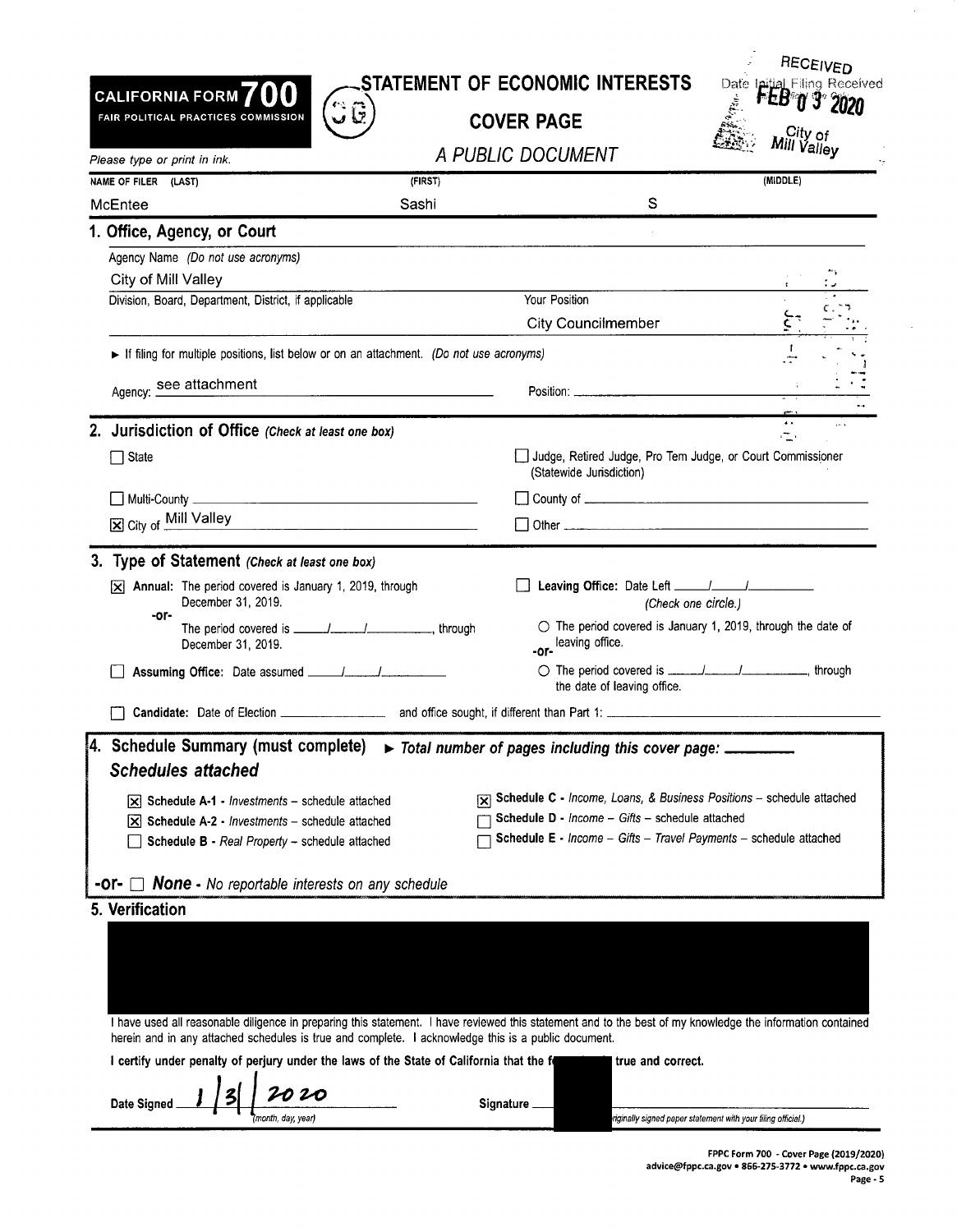### **Sashi McEntee Form 700 Cover Page Attachment**

 $\ddot{\phantom{a}}$ 

| Agency                                   | Position               | Jurisdiction    |
|------------------------------------------|------------------------|-----------------|
| Marin Local Agency Formation Commission  | Chair, City Delegate   | County of Marin |
| <b>Marin Telecommunications Agency</b>   | Vice Chair             | County of Marin |
| <b>Transportation Authority of Marin</b> | Alternate Board Member | County of Marin |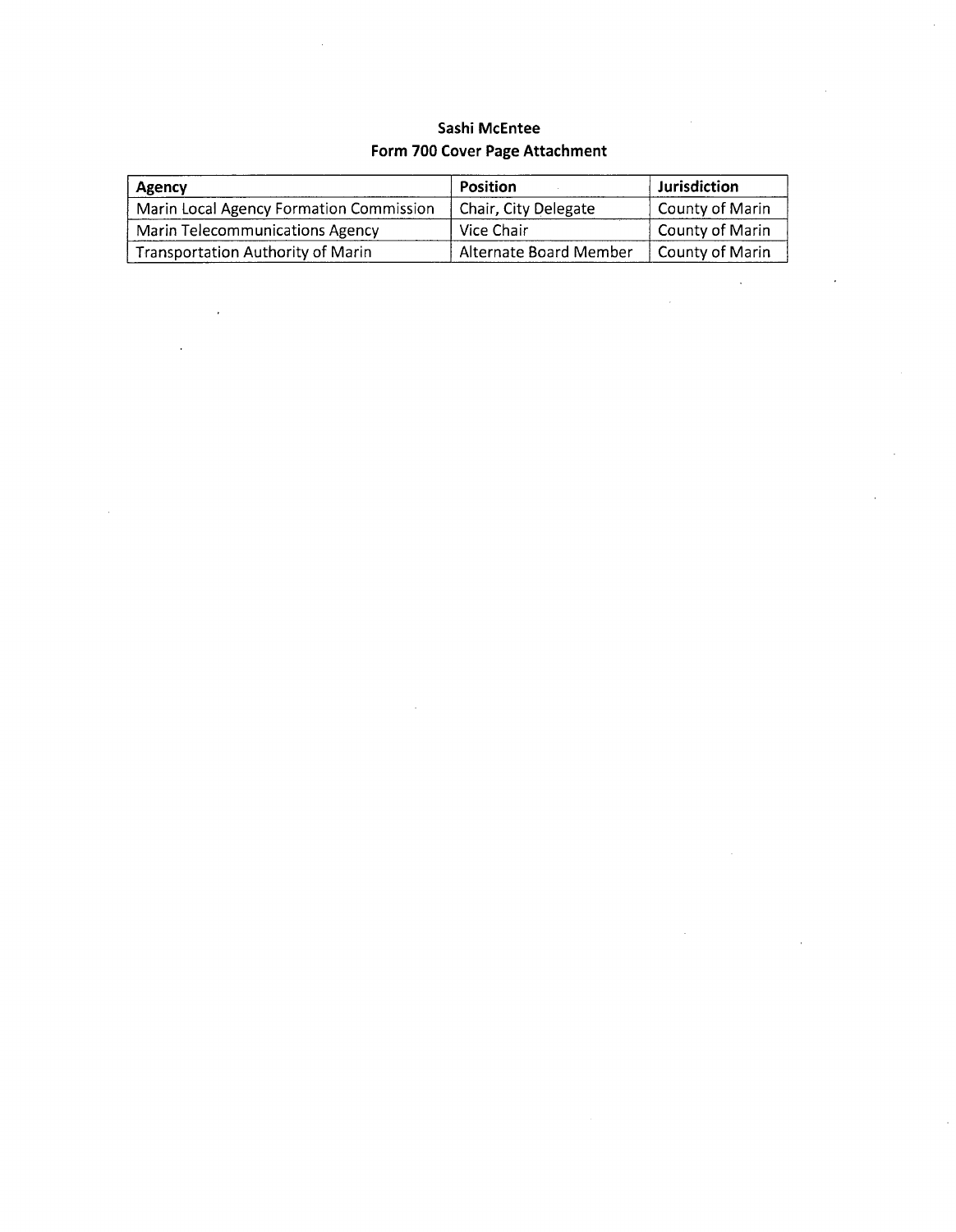## **SCHEDULE A-1**

## **Investments**

**CALIFORNIA FORM** 

FAIR POLITICAL PRACTICES COMMISSION

| Stocks, Bonds, and Other Interests |                                       |  |  |  |
|------------------------------------|---------------------------------------|--|--|--|
|                                    | (Ownership Interest is Less Than 10%) |  |  |  |

Sashi McEntee

Name

Investments must be itemized.

| Do not attach brokerage or financial statements. |  |  |
|--------------------------------------------------|--|--|
|                                                  |  |  |

| NAME OF BUSINESS ENTITY                                                                                                   | > NAME OF BUSINESS ENTITY                                                                                                 |
|---------------------------------------------------------------------------------------------------------------------------|---------------------------------------------------------------------------------------------------------------------------|
| Apple Inc.                                                                                                                | <b>Caladrius Biosciences</b>                                                                                              |
| GENERAL DESCRIPTION OF THIS BUSINESS                                                                                      | GENERAL DESCRIPTION OF THIS BUSINESS                                                                                      |
| Technology                                                                                                                | Biotech                                                                                                                   |
| FAIR MARKET VALUE                                                                                                         | FAIR MARKET VALUE                                                                                                         |
| $\sqrt{X}$ \$10,001 - \$100,000<br>$\Box$ \$2,000 - \$10,000                                                              | $\begin{bmatrix} 82,000 - 510,000 \end{bmatrix}$<br>$\bar{x}$ \$10,001 - \$100,000                                        |
| Over \$1,000,000<br>S100,001 - \$1,000,000                                                                                | $\Box$ \$100,001 - \$1,000,000<br>Over \$1,000,000                                                                        |
| NATURE OF INVESTMENT<br>$\Box$ Other $\_\_$<br>$ \mathsf{x} $ Stock                                                       | NATURE OF INVESTMENT<br>$ X $ Stock<br>$\Box$ Other $\Box$                                                                |
| (Describe)<br>Partnership O Income Received of S0 - \$499<br>O Income Received of \$500 or More (Report on Schedule C)    | (Describe)<br>Partnership O Income Received of \$0 - \$499<br>O Income Received of \$500 or More (Report on Schedule C)   |
| IF APPLICABLE, LIST DATE:                                                                                                 | IF APPLICABLE, LIST DATE:                                                                                                 |
| $\frac{1}{18}$<br>$-1$ $18$<br>ACQUIRED                                                                                   | $\frac{1}{18}$<br>$\frac{1}{2}$ $\frac{18}{2}$<br><b>ACQUIRED</b><br><b>DISPOSED</b>                                      |
| > NAME OF BUSINESS ENTITY                                                                                                 | > NAME OF BUSINESS ENTITY                                                                                                 |
| Celgene Corp                                                                                                              | <b>Cytosorbents Corp</b>                                                                                                  |
| GENERAL DESCRIPTION OF THIS BUSINESS                                                                                      | GENERAL DESCRIPTION OF THIS BUSINESS                                                                                      |
| <b>Biotech</b>                                                                                                            | <b>Biotech</b>                                                                                                            |
|                                                                                                                           |                                                                                                                           |
| FAIR MARKET VALUE                                                                                                         | FAIR MARKET VALUE                                                                                                         |
| $\mathbf{\nabla}$ \$2,000 - \$10.000<br>$\Box$ \$10,001 - \$100,000<br>Over \$1,000,000<br>5100,001 - \$1,000,000         | $\frac{1}{2}$ \$2,000 - \$10,000<br>$X$ \$10,001 - \$100,000<br>$\Box$ \$100,001 - \$1,000,000<br>Over \$1,000,000        |
| NATURE OF INVESTMENT<br>$[\mathbf{x}]$ Stock<br>$\Box$ Other $\Box$                                                       | NATURE OF INVESTMENT<br>$ X $ Stock<br>$\Box$ Other $\_\_$                                                                |
| (Describe)<br>Partnership (C) Income Received of \$0 - \$499<br>O Income Received of \$500 or More (Report on Schedule C) | (Describe)<br>  Partnership () Income Received of S0 - \$499<br>O Income Received of \$500 or More (Report on Schedule C) |
| IF APPLICABLE, LIST DATE:                                                                                                 | IF APPLICABLE, LIST DATE:                                                                                                 |
| __________________ <u>___18_</u><br><b>DISPOSED</b><br><b>ACQUIRED</b>                                                    | <b>ACQUIRED</b><br><b>DISPOSED</b>                                                                                        |
| NAME OF BUSINESS ENTITY                                                                                                   | A NAME OF BUSINESS ENTITY                                                                                                 |
| Delta Airlines Inc.                                                                                                       | Walt Disney Company                                                                                                       |
| GENERAL DESCRIPTION OF THIS BUSINESS                                                                                      | GENERAL DESCRIPTION OF THIS BUSINESS                                                                                      |
| Airline                                                                                                                   | Entertainment                                                                                                             |
| FAIR MARKET VALUE                                                                                                         | FAIR MARKET VALUE                                                                                                         |
| $\vert x \vert$ \$2,000 - \$10,000<br>$510,001 - 5100,000$                                                                | $\bar{x}$ \$10,001 - \$100,000<br>$ $ \$2,000 - \$10,000                                                                  |
| Over \$1,000,000<br>5100,001 - \$1,000,000                                                                                | $\Box$ \$100,001 - \$1,000,000<br>Over \$1,000,000                                                                        |
| NATURE OF INVESTMENT                                                                                                      | NATURE OF INVESTMENT                                                                                                      |
| $ X $ Stock<br>l   Other .<br>(Describe)                                                                                  | <b>X</b> Stock<br>│ │ Other <sub>-</sub><br>(Describe)                                                                    |
| Partnership ◯ Income Received of \$0 - \$499<br>O Income Received of \$500 or More (Report on Schedule C)                 | Partnership () Income Received of \$0 - \$499<br>O Income Received of \$500 or More (Report on Schedule C)                |
| IF APPLICABLE, LIST DATE:                                                                                                 | IF APPLICABLE, LIST DATE:                                                                                                 |
| /_____/___18_<br>_/_____/_18<br>DISPOSED<br>ACQUIRED                                                                      | 1/18<br>$/$ $/$ 18<br><b>ACQUIRED</b><br><b>DISPOSED</b>                                                                  |
|                                                                                                                           |                                                                                                                           |

Comments:

 $\sim$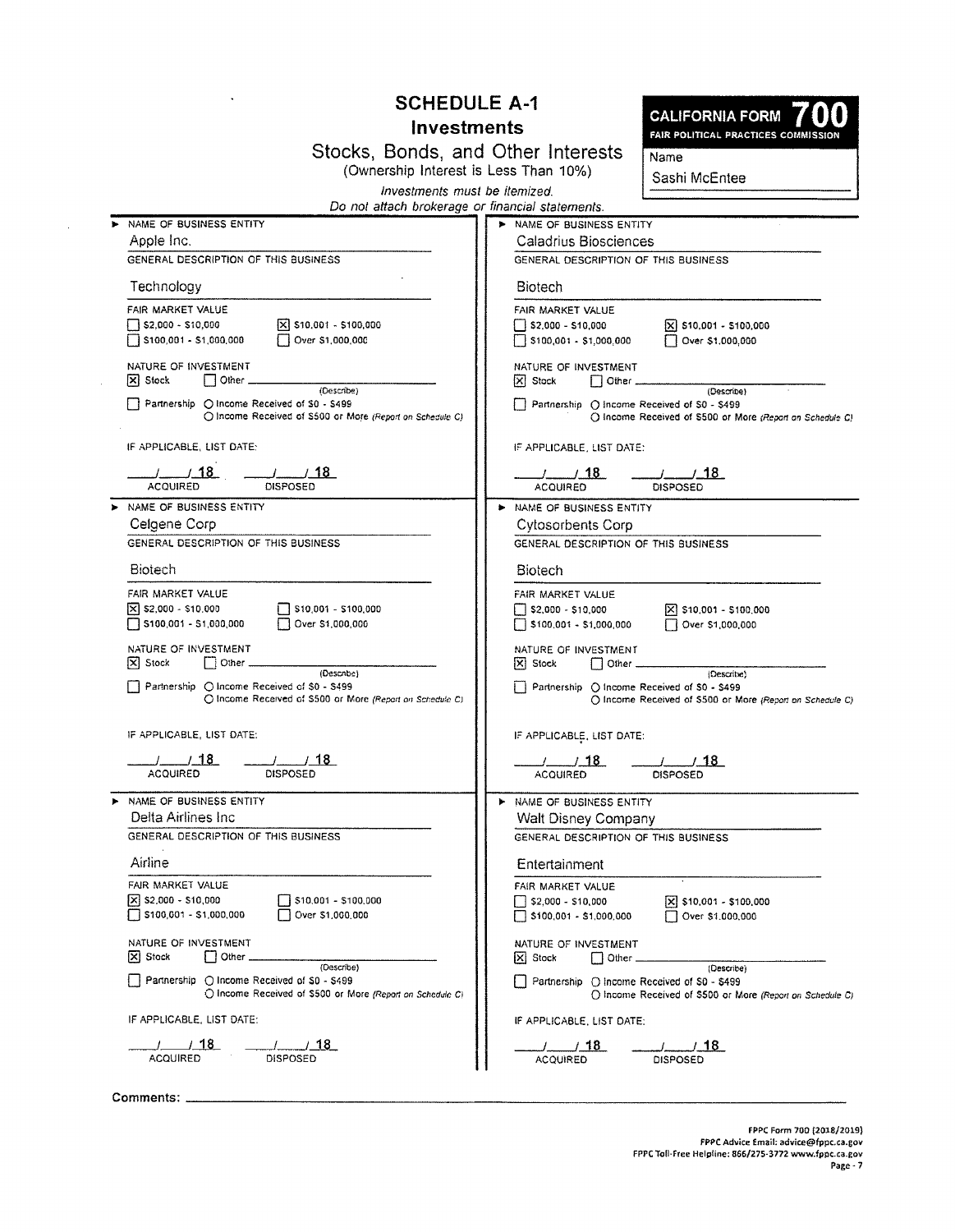## **SCHEDULE A-1**

## **Investments**

Stocks, Bonds, and Other Interests<br>(Ownership Interest is Less Than 10%)



 $Name$ Sashi McEntee

|  |  |  | Investments must be itemized. |  |
|--|--|--|-------------------------------|--|
|  |  |  |                               |  |

Do not attach brokerage or financial statements

| > NAME OF BUSINESS ENTITY                                                                                  | MAME OF BUSINESS ENTITY                                                                                    |
|------------------------------------------------------------------------------------------------------------|------------------------------------------------------------------------------------------------------------|
| Inovio Pharmaceuticals                                                                                     | <b>First Solar</b>                                                                                         |
| GENERAL DESCRIPTION OF THIS BUSINESS                                                                       | GENERAL DESCRIPTION OF THIS BUSINESS                                                                       |
| <b>Biotech</b>                                                                                             | Energy                                                                                                     |
| FAIR MARKET VALUE                                                                                          | FAIR MARKET VALUE                                                                                          |
| $\Box$ \$10,001 - \$100,000<br>$\mathbf{x}$ \$2,000 - \$10,000                                             | $\vert\vec{x}\vert$ \$2,000 - \$10,000                                                                     |
| S100,001 - \$1,000,000<br>Over \$1,000,000                                                                 | $\Box$ \$10,001 - \$100,000                                                                                |
|                                                                                                            | S100,001 - \$1,000,000<br>Over \$1,000,000                                                                 |
| NATURE OF INVESTMENT<br>$ \mathsf{X} $ Stock<br>$\Box$ Other $\Box$                                        | NATURE OF INVESTMENT                                                                                       |
| (Describe)                                                                                                 | $ X $ Stock<br>  Other ______________<br>(Describe)                                                        |
| Partnership () Income Received of \$0 - \$499<br>O Income Received of \$500 or More (Report on Schedule C) | Partnership () Income Received of \$0 - \$499<br>O Income Received of \$500 or More (Report on Schedule C) |
| IF APPLICABLE, LIST DATE:                                                                                  | IF APPLICABLE, LIST DATE:                                                                                  |
| $\frac{1}{2}$ $\frac{1}{18}$                                                                               | 7718                                                                                                       |
| <b>ACQUIRED</b><br><b>DISPOSED</b>                                                                         | <b>ACQUIRED</b><br><b>DISPOSED</b>                                                                         |
| NAME OF BUSINESS ENTITY                                                                                    | > NAME OF BUSINESS ENTITY                                                                                  |
| Oncosec Medical Inc.                                                                                       | Twitter Inc.                                                                                               |
| GENERAL DESCRIPTION OF THIS BUSINESS                                                                       | GENERAL DESCRIPTION OF THIS BUSINESS                                                                       |
| <b>Biotech</b>                                                                                             | Technology                                                                                                 |
| FAIR MARKET VALUE                                                                                          | FAIR MARKET VALUE                                                                                          |
| $\sqrt{2}$ \$2,000 - \$10,000<br>$\Box$ \$10,001 - \$100,000                                               | $[X]$ \$2,000 - \$10,000<br>$\Box$ \$10,001 - \$100,000                                                    |
| 5100,001 - \$1,000,000<br>Over \$1,000,000                                                                 | $\Box$ \$100,001 - \$1,000,000<br>Over \$1,000,000                                                         |
| NATURE OF INVESTMENT<br>$\mathsf{X}$ Stock<br>$ $ 0ther $-$                                                | NATURE OF INVESTMENT<br>$ X $ Stock                                                                        |
| (Describe)                                                                                                 | (Describe)                                                                                                 |
| Partnership O Income Received of \$0 - \$499<br>O Income Received of \$500 or More (Report on Schedule C)  | Partnership ( Income Received of S0 - S499                                                                 |
|                                                                                                            | O Income Received of \$500 or More (Report on Schedule C)                                                  |
| IF APPLICABLE, LIST DATE:                                                                                  | IF APPLICABLE, LIST DATE:                                                                                  |
| $\frac{1}{\sqrt{1.50}}$                                                                                    | $\frac{1}{1}$ 18                                                                                           |
| <b>ACQUIRED</b>                                                                                            | <b>ACQUIRED</b><br><b>DISPOSED</b>                                                                         |
| NAME OF BUSINESS ENTITY                                                                                    | NAME OF BUSINESS ENTITY                                                                                    |
| Gogo Inc                                                                                                   | Tekla Life Sciences                                                                                        |
| GENERAL DESCRIPTION OF THIS BUSINESS                                                                       | GENERAL DESCRIPTION OF THIS BUSINESS                                                                       |
| Technology                                                                                                 | <b>Biotech</b>                                                                                             |
| FAIR MARKET VALUE                                                                                          | FAIR MARKET VALUE                                                                                          |
| $\mathbf{x}$ \$2,000 - \$10,000<br>$\Box$ \$10,001 - \$100,000                                             | $\vert$ X $\vert$ \$2,000 - \$10,000<br>\$10,001 - \$100,000                                               |
| $\Box$ \$100,001 - \$1,000,000<br>Over \$1,000,000                                                         | $\Box$ \$100,001 - \$1,000,000<br>$\Box$ Over \$1,000,000                                                  |
| NATURE OF INVESTMENT                                                                                       | NATURE OF INVESTMENT                                                                                       |
| $ x $ Stock<br>Other.<br>(Describe)                                                                        | $\mathsf{X}$ Stock<br>$\vert$ Other.                                                                       |
| Partnership (C) Income Received of \$0 - \$499                                                             | (Describe)<br>Partnership () Income Received of \$0 - \$499                                                |
| ○ Income Received of \$500 or More (Report on Schedule C)                                                  | (C) Income Received of \$500 or More (Report on Schedule C)                                                |
| IF APPLICABLE, LIST DATE                                                                                   | IF APPLICABLE, LIST DATE:                                                                                  |
| $\_$ / 18<br>/ 18                                                                                          | / 18<br>18.                                                                                                |
| <b>ACQUIRED</b><br><b>DISPOSED</b>                                                                         | <b>ACQUIRED</b><br>DISPOSED                                                                                |

Comments: \_\_\_\_\_\_\_\_\_

÷.

 $\mathcal{L}_{\mathbf{q}}$  ,  $\mathcal{L}_{\mathbf{q}}$ 

 $\Delta \phi$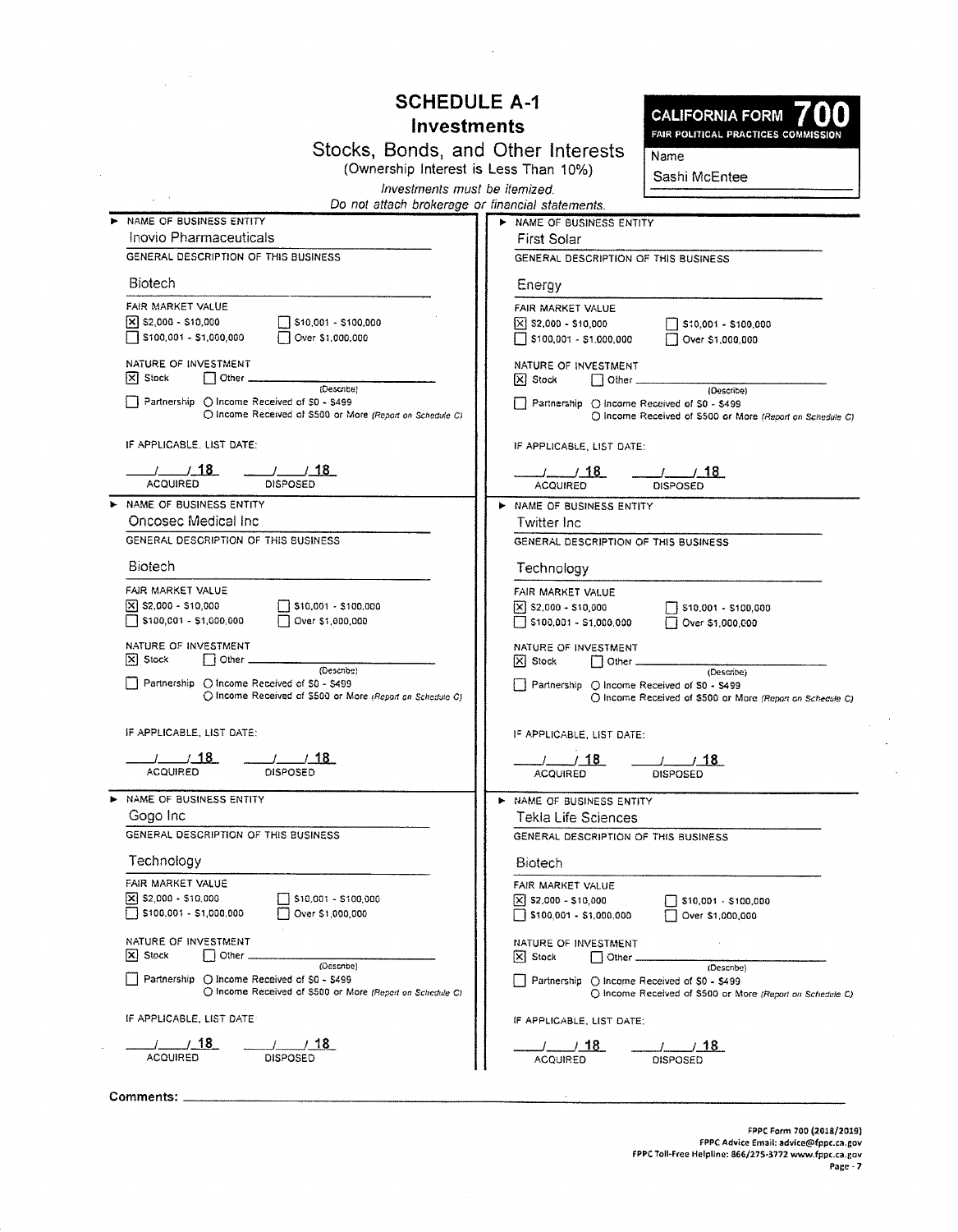# **SCHEDULE A-1**

## Investments

Stocks, Bonds, and Other Interests<br>(Ownership Interest is Less Than 10%)



**Name** Sashi McEntee

Investments must be itemized.

| Do not attach brokerage or financial statements. |  |  |
|--------------------------------------------------|--|--|
|                                                  |  |  |

| > NAME OF BUSINESS ENTITY                                                                                | IN NAME OF BUSINESS ENTITY                                                                               |
|----------------------------------------------------------------------------------------------------------|----------------------------------------------------------------------------------------------------------|
| <b>Verizon Communications</b>                                                                            | Intuit Inc.                                                                                              |
| GENERAL DESCRIPTION OF THIS BUSINESS                                                                     | GENERAL DESCRIPTION OF THIS BUSINESS                                                                     |
| Telecommunications                                                                                       | Technology                                                                                               |
| FAIR MARKET VALUE                                                                                        | FAIR MARKET VALUE                                                                                        |
| $\sqrt{2}$ \$2,000 - \$10,000<br>$\sqrt{510,001 - $100,000}$                                             | $ X $ \$2,000 - \$10,000<br>$\sqrt{510,001} - $100,000$                                                  |
| $\Box$ \$100,001 - \$1,000,000<br>Over \$1,000,000                                                       | $5100,001 - 51,000,000$<br>Over \$1,000,000                                                              |
| NATURE OF INVESTMENT<br>$ \mathsf{X} $ Stock<br>(Describe)                                               | NATURE OF INVESTMENT<br>$\Box$ Other $\_\_\_\_\_\_\$<br>$ X $ Stock<br>(Describe)                        |
| Partnership O Income Received of S0 - \$499<br>O Income Received of \$500 or More (Report on Schedule C) | Partnership ( Income Received of S0 - \$499<br>O Income Received of \$500 or More (Report on Schedule C) |
| IF APPLICABLE, LIST DATE:                                                                                | IF APPLICABLE, LIST DATE:                                                                                |
| $\frac{1}{\text{DISPOSED}}$<br>$-1$ $18$<br><b>ACQUIRED</b>                                              | $\frac{1}{\text{DISPOSED}}$<br>$    18$<br><b>ACQUIRED</b>                                               |
| > NAME OF BUSINESS ENTITY                                                                                | > NAME OF BUSINESS ENTITY                                                                                |
| Facebook Inc                                                                                             | Google                                                                                                   |
| GENERAL DESCRIPTION OF THIS BUSINESS                                                                     | GENERAL DESCRIPTION OF THIS BUSINESS                                                                     |
| Technology                                                                                               | Internet                                                                                                 |
| FAIR MARKET VALUE                                                                                        | FAIR MARKET VALUE                                                                                        |
| [X] \$2,000 - \$10,000<br>$\Box$ \$10,001 - \$100,000                                                    | $\vert X \vert$ \$10,001 - \$100,000                                                                     |
| S100.001 - \$1,000.000    Qver \$1,000,000                                                               | S100,001 - \$1,000,000<br>Over \$1,000,000                                                               |
| NATURE OF INVESTMENT<br>$\Box$ Other $\Box$<br>$[X]$ Stock                                               | NATURE OF INVESTMENT                                                                                     |
| (Describe)                                                                                               | $[X]$ Stock<br>$\Box$ Other $\Box$<br>(Describe)                                                         |
| Partnership O Income Received of \$0 - \$499                                                             | Partnership () Income Received of \$0 - \$499                                                            |
| O Income Received of \$500 or More (Report on Schedule C)                                                | O Income Received of \$500 or More (Report on Schedule C)                                                |
| IF APPLICABLE, LIST DATE:                                                                                | IF APPLICABLE, LIST DATE:                                                                                |
| $\frac{1}{18}$                                                                                           | $\frac{1}{18}$                                                                                           |
| <b>ACQUIRED</b><br><b>DISPOSED</b>                                                                       | $\frac{1}{\sqrt{1.55}}$ DISPOSED<br><b>ACQUIRED</b>                                                      |
| > NAME OF BUSINESS ENTITY                                                                                | > NAME OF BUSINESS ENTITY                                                                                |
| Amazon                                                                                                   | Ventas                                                                                                   |
| GENERAL DESCRIPTION OF THIS BUSINESS                                                                     | GENERAL DESCRIPTION OF THIS BUSINESS                                                                     |
| Technology                                                                                               | Healthcare                                                                                               |
| FAIR MARKET VALUE                                                                                        | FAIR MARKET VALUE                                                                                        |
| S2.000 - \$10.000<br>$\bar{x}$ \$10,001 - \$100,000                                                      | $\Box$ \$2,000 - \$10,000<br>$[X]$ \$10,001 - \$100,000                                                  |
| S100.001 - \$1,000,000<br>$\Box$ Over \$1,000,000                                                        | 5100,001 - \$1,000,000<br>Over \$1,000,000                                                               |
| NATURE OF INVESTMENT                                                                                     | NATURE OF INVESTMENT                                                                                     |
| $ \mathsf{X} $ Stock<br>Other _<br>(Describe)                                                            | $ \mathsf{X} $ Stock<br>$\vert$   Other.<br>(Describe)                                                   |
| Partnership (C) Income Received of \$0 - \$499                                                           | Partnership (C) Income Received of \$0 - \$499                                                           |
| O Income Received of \$500 or More (Report on Schedule C)                                                | O Income Received of \$500 or More (Report on Schedule C)                                                |
| IF APPLICABLE, LIST DATE:                                                                                | IF APPLICABLE, LIST DATE:                                                                                |
| <u>/ 18</u><br>__ <i>__________</i> ___18__                                                              | $\pm$ $\pm$ 18<br>1/18                                                                                   |
| ACQUIRED<br>DISPOSED                                                                                     | <b>ACQUIRED</b><br>DISPOSED                                                                              |

 $\overline{a}$ 

Comments: \_\_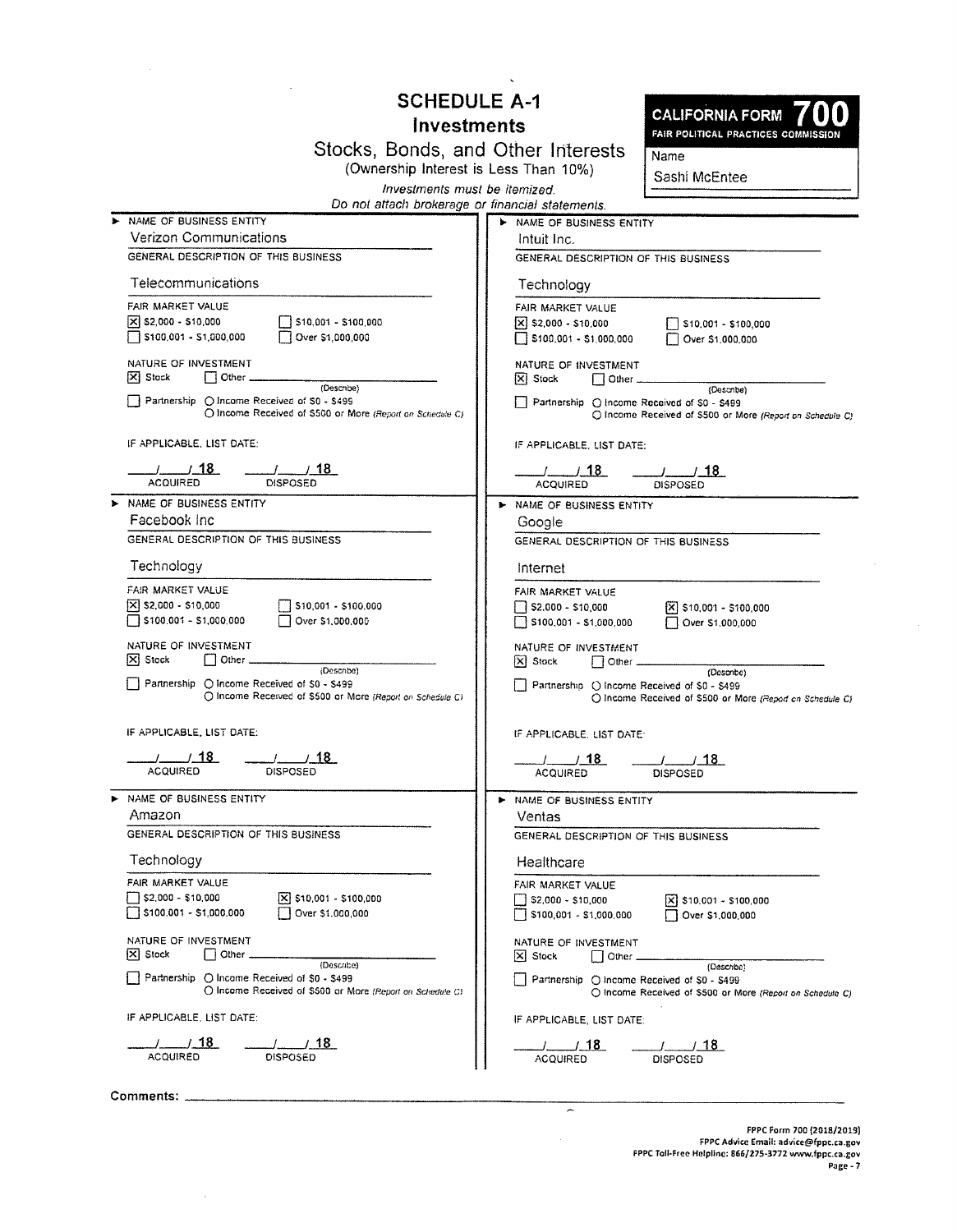### **SCHEDULE A-1** Investments

**CALIFORNIA FORM** FAIR POLITICAL PRACTICES COMMISSION

Stocks, Bonds, and Other Interests (Ownership Interest is Less Than 10%)

Sashi McEntee

 $Name$ 

Investments must be itemized. Do not attach brokerage or financial statements.

| NAME OF BUSINESS ENTITY                                                                                   | > NAME OF BUSINESS ENTITY                                                                                  |
|-----------------------------------------------------------------------------------------------------------|------------------------------------------------------------------------------------------------------------|
| Starwood                                                                                                  | <b>Healthcare Trust of America</b>                                                                         |
| GENERAL DESCRIPTION OF THIS BUSINESS                                                                      | GENERAL DESCRIPTION OF THIS BUSINESS                                                                       |
| <b>Real Estate</b>                                                                                        | Healthcare                                                                                                 |
|                                                                                                           |                                                                                                            |
| FAIR MARKET VALUE<br>$\sqrt{X}$ \$10,001 - \$100,000                                                      | FAIR MARKET VALUE                                                                                          |
| S2,000 - \$10,000                                                                                         | $\sqrt{X}$ \$10,001 - \$100,000<br>$52,000 - 510,000$                                                      |
| S100,001 - \$1,000,000<br>Over \$1,000,000                                                                | $\Box$ \$100,001 - \$1,000,000<br>Over \$1,000,000                                                         |
| NATURE OF INVESTMENT<br>$ \mathbf{X} $ Stock<br>$\Box$ Other $\Box$                                       | NATURE OF INVESTMENT<br>$ X $ Stock<br>  Other ______________                                              |
| (Describe)                                                                                                | (Describe)                                                                                                 |
| Partnership O Income Received of \$0 - \$499<br>O Income Received of \$500 or More (Report on Schadule C) | Partnership O Income Received of \$0 - \$499<br>C Income Received of \$500 or More (Report on Schedule C)  |
| IF APPLICABLE, LIST DATE:                                                                                 | IF APPLICABLE, LIST DATE:                                                                                  |
| $\frac{1}{18}$<br>$\frac{1}{18}$                                                                          | $\frac{1}{18}$                                                                                             |
| <b>ACQUIRED</b><br><b>DISPOSED</b>                                                                        | <b>DISPOSED</b><br><b>ACQUIRED</b>                                                                         |
| > NAME OF BUSINESS ENTITY                                                                                 | <b>NAME OF BUSINESS ENTITY</b>                                                                             |
| American Electric Power                                                                                   | Brainstorm Cell Therapeutics, Inc.                                                                         |
| GENERAL DESCRIPTION OF THIS BUSINESS                                                                      | GENERAL DESCRIPTION OF THIS BUSINESS                                                                       |
| Energy                                                                                                    | Biotechnology                                                                                              |
| FAIR MARKET VALUE                                                                                         | FAIR MARKET VALUE                                                                                          |
| $\Box$ \$10,001 - \$100,000<br>$[X]$ \$2,000 - \$10,000                                                   | $ \mathsf{X} $ \$2,000 - \$10,000<br>$\Box$ \$10,001 - \$100,000                                           |
| S100,001 - \$1,000,000<br>Over \$1,000,000                                                                | Over \$1,000,000<br>$\Box$ \$100,001 - \$1,000,000                                                         |
| NATURE OF INVESTMENT                                                                                      | NATURE OF INVESTMENT                                                                                       |
| $ \mathbf{x} $ Stock<br>$\Box$ Other $\_\_\_\$<br>(Describe)                                              | $ X $ Stock<br>(Describe)                                                                                  |
| Partnership O Income Received of \$0 - \$499<br>O Income Received of \$500 or More (Report on Schedule C) | Partnership () Income Received of \$0 - \$499<br>O Income Received of \$500 or More (Report on Schedule C) |
| IF APPLICABLE, LIST DATE:                                                                                 | IF APPLICABLE, LIST DATE:                                                                                  |
| $-1$ $18$<br>$\frac{1}{18}$                                                                               | $-1$ $18$<br><u>_/____/_18_</u>                                                                            |
| <b>ACQUIRED</b><br><b>DISPOSED</b>                                                                        | <b>ACQUIRED</b><br><b>DISPOSED</b>                                                                         |
| > NAME OF BUSINESS ENTITY                                                                                 | NAME OF BUSINESS ENTITY                                                                                    |
| Chromadex Corp.                                                                                           | Cisco Systems Inc.                                                                                         |
| GENERAL DESCRIPTION OF THIS BUSINESS                                                                      | GENERAL DESCRIPTION OF THIS BUSINESS                                                                       |
| Dietary Supplement and Food Ingredient                                                                    | Networking Hardware                                                                                        |
|                                                                                                           |                                                                                                            |
| FAIR MARKET VALUE                                                                                         | FAIR MARKET VALUE                                                                                          |
| X \$2,000 - \$10,000<br>\$10,001 - \$100,000<br>$\Box$ \$100,001 - \$1,000,000<br>Over \$1,000,000        | $\frac{1}{2}$ \$2,000 - \$10,000<br>$X$ \$10,001 - \$100,000                                               |
|                                                                                                           | $\Box$ \$100,001 - \$1,000,000<br>    Over \$1,000,000                                                     |
| NATURE OF INVESTMENT                                                                                      | NATURE OF INVESTMENT                                                                                       |
| [X] Stock<br>  Other<br>(Describe)                                                                        | $\Box$ Other $-$<br>$ X $ Stock<br>(Describe)                                                              |
| Partnership ( Income Received of \$0 - \$499                                                              | Partnership () Income Received of \$0 - \$499                                                              |
| O Income Received of \$500 or More (Report on Schedule C)                                                 | O Income Received of \$500 or More (Report on Schedule C)                                                  |
| IF APPLICABLE LIST DATE:                                                                                  | IF APPLICABLE, LIST DATE:                                                                                  |
| /____/_18_<br>__/_18_                                                                                     | / 18<br>.18.                                                                                               |
| <b>ACQUIRED</b><br>DISPOSED                                                                               | <b>ACQUIRED</b><br><b>DISPOSED</b>                                                                         |

 $\bar{z}$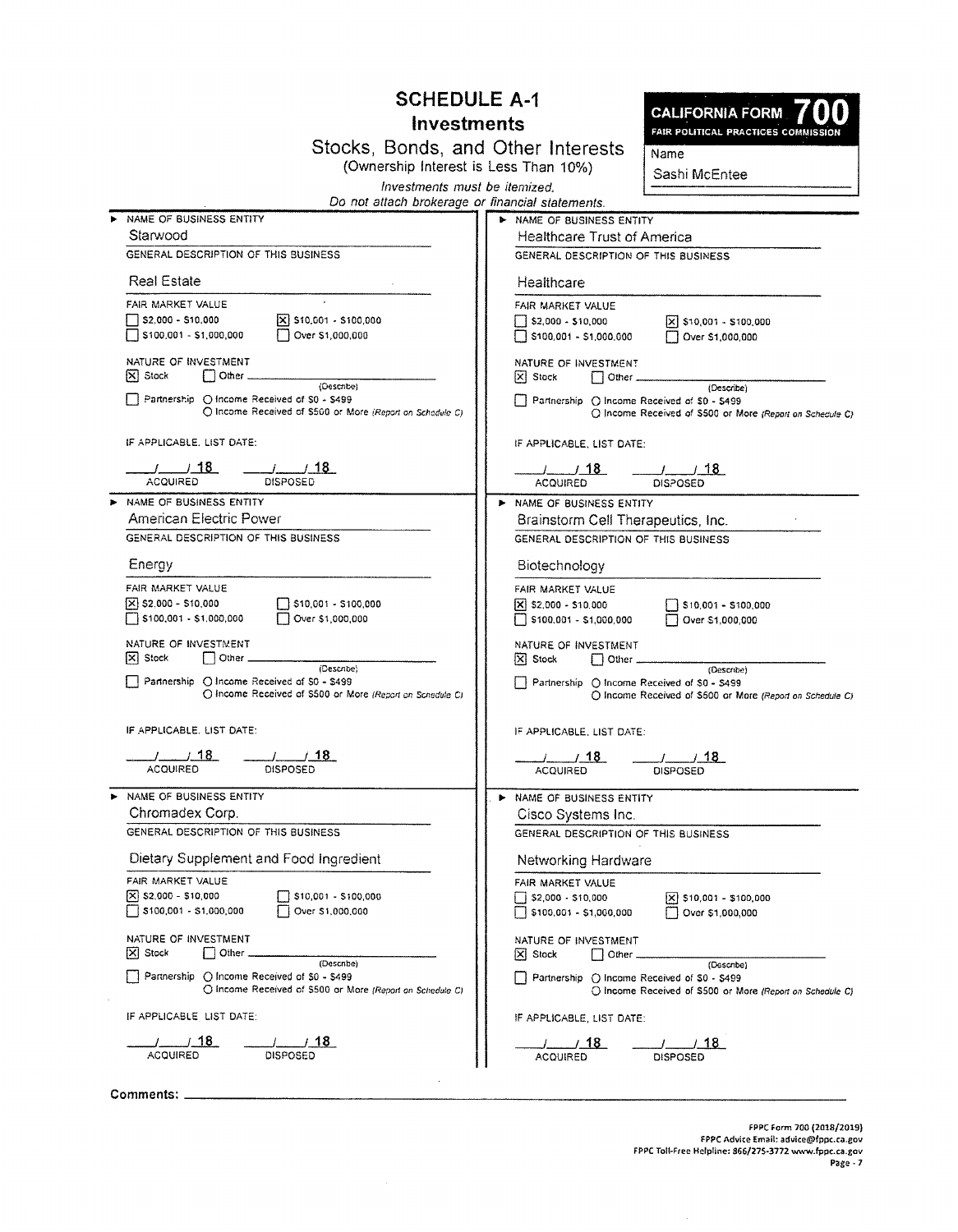|                                                                                                                                             | <b>SCHEDULE A-1</b>                                                         |                                                                                         |                                                                         |
|---------------------------------------------------------------------------------------------------------------------------------------------|-----------------------------------------------------------------------------|-----------------------------------------------------------------------------------------|-------------------------------------------------------------------------|
| <b>Investments</b>                                                                                                                          |                                                                             |                                                                                         | <b>CALIFORNIA FORM</b><br>FAIR POLITICAL PRACTICES COMMISSION           |
| Investments must be itemized.                                                                                                               | Stocks, Bonds, and Other Interests<br>(Ownership Interest is Less Than 10%) |                                                                                         |                                                                         |
| Do not attach brokerage or financial statements.                                                                                            |                                                                             |                                                                                         |                                                                         |
| > NAME OF BUSINESS ENTITY<br><b>Quest Diagnostics</b><br>GENERAL DESCRIPTION OF THIS BUSINESS                                               |                                                                             | > NAME OF BUSINESS ENTITY<br>T2 Biosystems Inc.<br>GENERAL DESCRIPTION OF THIS BUSINESS |                                                                         |
| <b>Clinical Laboratory Services</b>                                                                                                         |                                                                             | Healthcare                                                                              |                                                                         |
| FAIR MARKET VALUE<br>S10,001 - \$100,000<br>X S2,000 - \$10,000<br>$\sqrt{5100.001 - $1.000.000}$<br>Over \$1,000,000                       |                                                                             | FAIR MARKET VALUE<br>$\sqrt{ }$ \$2,000 - \$10,000<br>$\sqrt{5100,001 - $1,000,000}$    | $\bar{x}$ \$10,001 - \$100,000<br>Over \$1,000,000                      |
| NATURE OF INVESTMENT<br>$ X $ Stock<br>Other                                                                                                |                                                                             | NATURE OF INVESTMENT<br>$ \mathsf{X} $ Stock<br>Other _                                 |                                                                         |
| (Describe)<br>Partnership O Income Received of \$0 - \$499<br>O Income Received of \$500 or More (Report on Schedule C)                     |                                                                             | Partnership ( Income Received of \$0 - \$499                                            | (Describe)<br>○ Income Received of \$500 or More (Report on Schedule C) |
| IF APPLICABLE, LIST DATE:                                                                                                                   |                                                                             | IF APPLICABLE. LIST DATE:                                                               |                                                                         |
| $\frac{1}{1}$ $\frac{13}{18}$<br>$\frac{1}{18}$<br><b>ACOURED</b><br>DISPOSED                                                               |                                                                             | $\frac{1}{1}$ 18<br><b>ACQUIRED</b>                                                     | $\frac{1}{2}$ $\frac{1}{2}$ 18<br>DISPOSED                              |
| > NAME OF BUSINESS ENTITY                                                                                                                   |                                                                             | IN NAME OF BUSINESS ENTITY                                                              |                                                                         |
| Virtu Financial Inc.<br>GENERAL DESCRIPTION OF THIS BUSINESS                                                                                |                                                                             | ADMA Biologics, Inc.<br>GENERAL DESCRIPTION OF THIS BUSINESS                            |                                                                         |
| <b>Financial Services</b>                                                                                                                   |                                                                             | Biopharmaceutical                                                                       |                                                                         |
| FAIR MARKET VALUE<br>$\sqrt{52,000 - 510,000}$<br>$ \mathsf{X} $ \$10,001 - \$100,000<br>$\Box$ \$100,001 - \$1,000,000<br>Over \$1,000,000 |                                                                             | FAIR MARKET VALUE<br>$[\times]$ \$2,000 - \$10,000<br>$\Box$ \$100,001 - \$1,000,000    | $ $ \$10,001 - \$100,000<br>Over \$1,000,000                            |
| NATURE OF INVESTMENT<br>[X] Stock<br>Other _                                                                                                |                                                                             | NATURE OF INVESTMENT<br>$ \overline{x} $ Stock<br>$\Box$ Other $\Box$                   |                                                                         |
| (Describe)<br>Partnership C Income Received of S0 - \$499<br>O Income Received of \$500 or More (Report on Schedule C)                      |                                                                             | Partnership () Income Received of \$0 - \$499                                           | (Describe)<br>C Income Received of \$500 or More (Report on Schedule C) |
| IF APPLICABLE, LIST DATE:                                                                                                                   |                                                                             | IF APPLICABLE, LIST DATE:                                                               |                                                                         |
| <b>DISPOSED</b><br><b>ACQUIRED</b>                                                                                                          |                                                                             | ⊿ 18<br><b>ACQUIRED</b>                                                                 | <b>DISPOSED</b>                                                         |
| NAME OF BUSINESS ENTITY<br><b>Dollar General</b>                                                                                            |                                                                             | NAME OF BUSINESS ENTITY                                                                 |                                                                         |
| GENERAL DESCRIPTION OF THIS BUSINESS                                                                                                        |                                                                             | Iron Mountain<br>GENERAL DESCRIPTION OF THIS BUSINESS                                   |                                                                         |
| Variety Store Company                                                                                                                       |                                                                             | <b>Enterprise Information Management</b>                                                |                                                                         |
| FAIR MARKET VALUE                                                                                                                           |                                                                             | FAIR MARKET VALUE                                                                       |                                                                         |
| $X$ \$2,000 - \$10,000<br>\$10,001 - \$100,000<br>\$100,001 - \$1,000,000<br>Over \$1,000,000                                               |                                                                             | 52.000 - \$10.000<br>$$100,001 - $1,000,000$                                            | \$10,001 - \$100,000<br>Over \$1,000,000                                |
| NATURE OF INVESTMENT<br>X Stock<br>Other                                                                                                    |                                                                             | NATURE OF INVESTMENT<br> X  Stock<br>Other                                              |                                                                         |
| (Describe)<br>Partnership () Income Received of \$0 - \$499<br>O Income Received of \$500 or More (Report on Schedule C)                    |                                                                             | Partnership ○ Income Received of \$0 - \$499                                            | (Describe)<br>O Income Received of \$500 or Mare (Report on Schedule C) |
| IF APPLICABLE, LIST DATE                                                                                                                    |                                                                             | IF APPLICABLE, LIST DATE:                                                               |                                                                         |
| /18<br>718<br><b>ACQUIRED</b><br><b>DISPOSED</b>                                                                                            |                                                                             | / 18<br><b>ACQUIRED</b>                                                                 | / 18<br><b>DISPOSED</b>                                                 |

 $\sim$   $\sim$ 

 $\sim$   $\sim$ 

 $\sim 10$ 

 $\hat{\mathcal{A}}$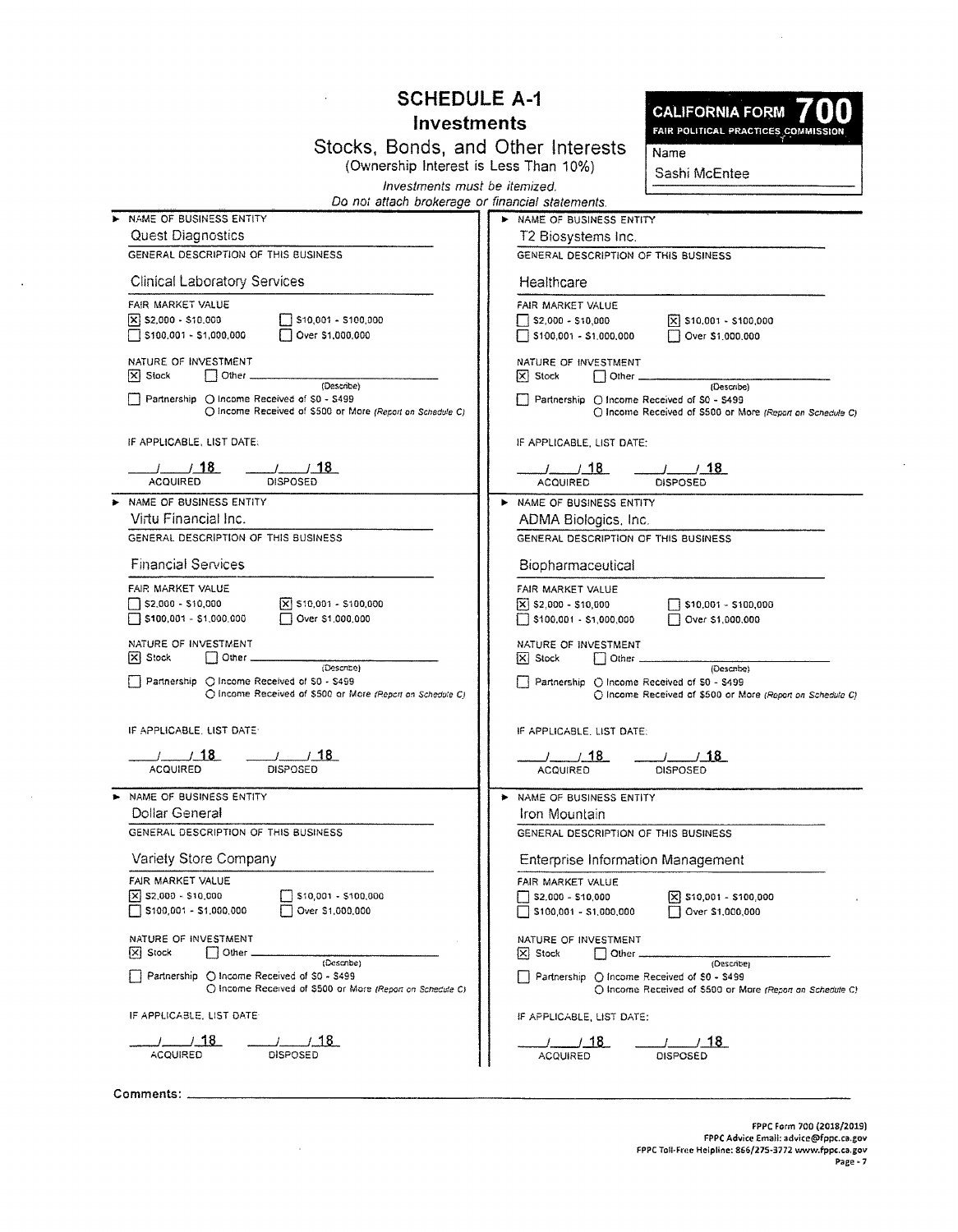### **SCHEDULE A-1 Investments**

| <b>CALIFORNIA FORM / 00</b><br>FAIR POLITICAL PRACTICES COMMISSION |  |
|--------------------------------------------------------------------|--|
| Name                                                               |  |
| Sashi McEntee                                                      |  |

 $\mathcal{N}$ 

Stocks, Bonds, and Other Interests<br>(Ownership Interest is Less Than 10%) Investments must be itemized.

|   | Do not attach brokerage or financial statements.                                                                          |                                                                                                                                                |
|---|---------------------------------------------------------------------------------------------------------------------------|------------------------------------------------------------------------------------------------------------------------------------------------|
| ▶ | NAME OF BUSINESS ENTITY                                                                                                   | > NAME OF BUSINESS ENTITY                                                                                                                      |
|   | Palo Alto Networks                                                                                                        | PayPal                                                                                                                                         |
|   | GENERAL DESCRIPTION OF THIS BUSINESS                                                                                      | GENERAL DESCRIPTION OF THIS BUSINESS                                                                                                           |
|   | Cybersecurity                                                                                                             | Online Payments System                                                                                                                         |
|   | FAIR MARKET VALUE                                                                                                         | FAIR MARKET VALUE                                                                                                                              |
|   | $\sqrt{ }$ \$2,000 - \$10,000<br>$\sqrt{X}$ \$10,001 - \$100,000<br>\$100,001 - \$1,000,000<br>Over \$1,000,000           | $\sqrt{X}$ \$10,001 - \$100,000<br>    \$2,000 - \$10,000<br>5100,001 - \$1,000,000<br>Over \$1,000,000                                        |
|   | NATURE OF INVESTMENT<br>$ \mathsf{X} $ Slock<br>$\vert$ $\vert$ Other $\vert$                                             | NATURE OF INVESTMENT<br> X  Stock<br>$\Box$ Other.                                                                                             |
|   | (Describe)<br>Partnership (C) Income Received of \$0 - \$499<br>O Income Received of \$500 or More (Report on Schedule C) | (Describe)<br>Partnership ( ) income Received of \$0 - \$499<br>C Income Received of \$500 or More (Report on Schedule C)                      |
|   | IF APPLICABLE, LIST DATE:                                                                                                 | IF APPLICABLE, LIST DATE:                                                                                                                      |
|   | $\frac{1}{18}$<br>$\frac{1}{1}$ 18<br><b>ACQUIRED</b><br>DISPOSED                                                         | <b>ACQUIRED</b><br><b>DISPOSED</b>                                                                                                             |
|   | > NAME OF BUSINESS ENTITY                                                                                                 | NAME OF BUSINESS ENTITY                                                                                                                        |
|   | GENERAL DESCRIPTION OF THIS BUSINESS                                                                                      | GENERAL DESCRIPTION OF THIS BUSINESS                                                                                                           |
|   | FAIR MARKET VALUE<br>\$2,000 - \$10,000<br>$\Box$ \$10,001 - \$100,000<br>\$100,001 - \$1,000,000<br>Over \$1,000,000     | FAIR MARKET VALUE<br>$\sqrt{2}$ \$2,000 - \$10,000<br>$\Box$ \$10,001 - \$100,000<br>$\frac{1}{2}$ \$100,001 - \$1,000,000<br>Over \$1,000,000 |
|   | NATURE OF INVESTMENT<br>$\Box$ Other $\Box$<br>  Stock                                                                    | NATURE OF INVESTMENT<br>$\Box$ Stock<br>$\Box$ Other $\Box$                                                                                    |
|   | (Describe)<br>Partnership ◯ Income Received of \$0 - \$499<br>O Income Received of \$500 or More (Report on Schedule C)   | (Describe)<br>Partnership () Income Received of \$0 - \$499<br>O Income Received of \$500 or More (Report on Schedule C)                       |
|   | IF APPLICABLE, LIST DATE:                                                                                                 | IF APPLICABLE, LIST DATE:                                                                                                                      |
|   | <i>_/_____/</i> _ <b>18</b><br>ACQUIRED<br><u>/ 18</u><br>DISPOSED                                                        | _/______/_18__<br>__/____________18_<br><b>ACQUIRED</b><br><b>DISPOSED</b>                                                                     |
|   | > NAME OF BUSINESS ENTITY                                                                                                 | NAME OF BUSINESS ENTITY                                                                                                                        |
|   | GENERAL DESCRIPTION OF THIS BUSINESS                                                                                      | GENERAL DESCRIPTION OF THIS BUSINESS                                                                                                           |
|   | FAIR MARKET VALUE<br>52,000 - \$10,000<br>$\Box$ \$10,001 - \$100,000<br>\$100,001 - \$1,000,000<br>Over \$1,000,000      | FAIR MARKET VALUE<br>$52,000 - 510,000$<br>$310,001 - 5100,000$<br>$\Box$ \$100,001 - \$1,000,000<br>Over \$1,000,000                          |
|   | NATURE OF INVESTMENT<br>Stock<br>$\Box$ Other.<br>(Describe)                                                              | NATURE OF INVESTMENT<br>Stock<br>$\Box$ Other $\Box$<br>$\mathbf{1}$<br>(Describe)                                                             |
|   | Partnership O Income Received of \$0 - \$499<br>O Income Received of \$500 or More (Report on Schedule C)                 | Partnership ( Income Received of \$0 - \$499<br>O Income Received of \$500 or More (Report on Schedule C)                                      |
|   | IF APPLICABLE, LIST DATE                                                                                                  | IF APPLICABLE, LIST DATE:                                                                                                                      |
|   | _/_18_<br><b>ACQUIRED</b><br><b>DISPOSED</b>                                                                              | $-1$ $18$<br><u>. 18</u><br>DISPOSED<br><b>ACQUIRED</b>                                                                                        |

Comments: \_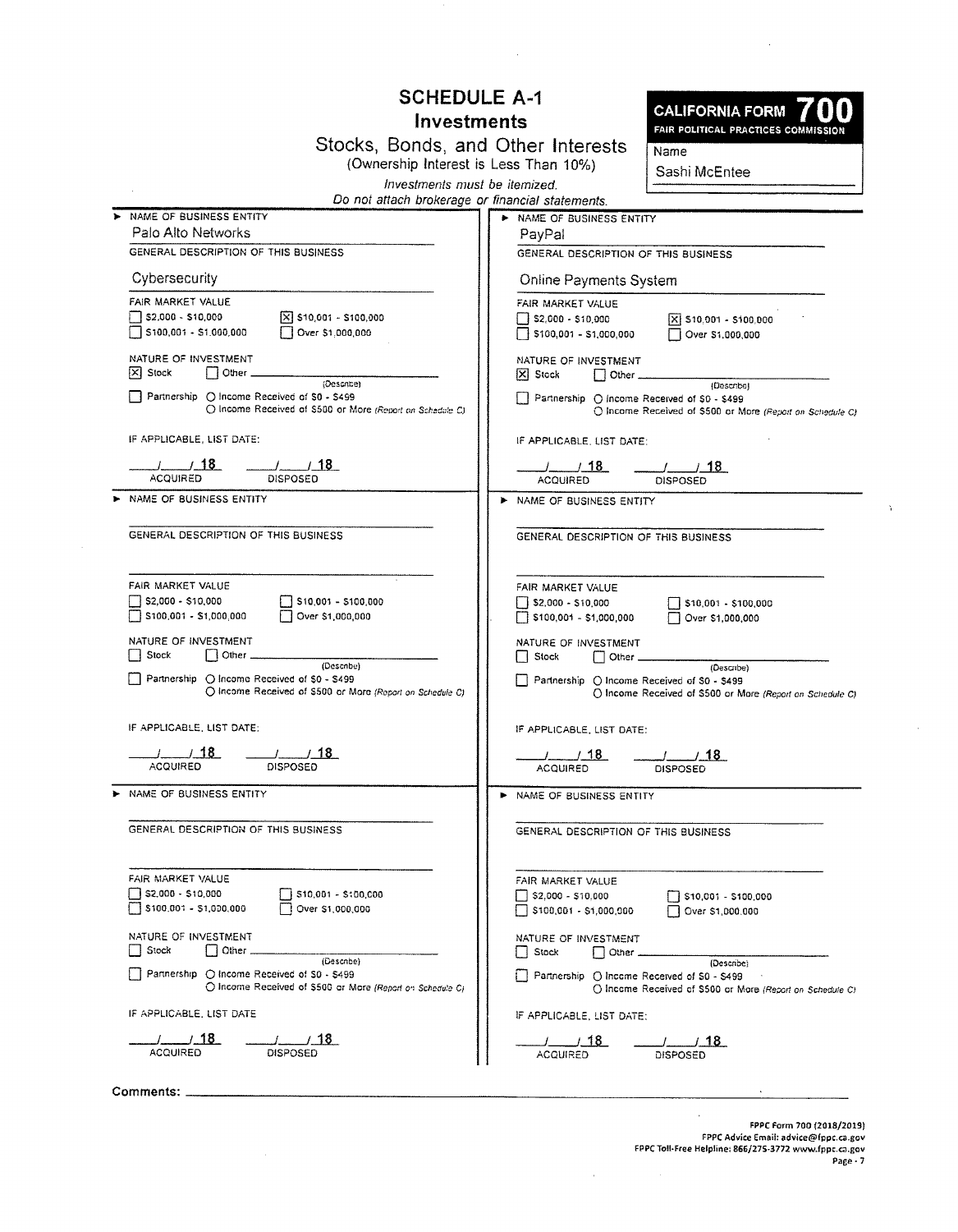## **SCHEDULE A-2 Investments, Income, and Assets** of Business Entities/Trusts

**CALIFORNIA FORM** FAIR POLITICAL PRACTICES COMMISSION Name

(Ownership Interest is 10% or Greater)

Sashi McEntee

| <b>1. BUSINESS ENTITY OR TRUST</b>                                                                                       | <b>&gt; 1. BUSINESS ENTITY OR TRUST</b>                                                                   |
|--------------------------------------------------------------------------------------------------------------------------|-----------------------------------------------------------------------------------------------------------|
| DM Karting dba Infinity Video Systems                                                                                    |                                                                                                           |
| Name                                                                                                                     | Name                                                                                                      |
| 775 E. Blithedale Ave., #527, Mill Valley, CA 94941                                                                      |                                                                                                           |
| Address (Business Address Acceptable)                                                                                    | Address (Business Address Acceptable)                                                                     |
| Check one<br>$\Box$ Trust, go to 2<br>[X] Business Entity, complete the box, then go to 2                                | Check one<br>$\Box$ Trust, go to 2                                                                        |
|                                                                                                                          | $\Box$ Business Entity, complete the box, then go to 2                                                    |
| GENERAL DESCRIPTION OF THIS BUSINESS                                                                                     | GENERAL DESCRIPTION OF THIS BUSINESS                                                                      |
| Analytics                                                                                                                |                                                                                                           |
| IF APPLICABLE, LIST DATE:<br>FAIR MARKET VALUE                                                                           | FAIR MARKET VALUE<br>IF APPLICABLE, LIST DATE:                                                            |
| SO - \$1,999                                                                                                             | $ $ SO - \$1,999                                                                                          |
| $-1$ $18$<br>$-1$ $18$<br>S2,000 - \$10,000<br><b>ACQUIRED</b><br><b>DISPOSED</b><br>\$10,001 - \$100,000                | $-1$ $18$<br>7718<br>S2,000 - \$10,000<br><b>ACQUIRED</b><br><b>DISPOSED</b><br>S10,001 - \$100,000       |
| $ \overline{x} $ \$100,001 - \$1,000,000                                                                                 | $ $ \$100,001 - \$1,000,000                                                                               |
| Over \$1,000,000                                                                                                         | Over \$1,000,000                                                                                          |
|                                                                                                                          | NATURE OF INVESTMENT                                                                                      |
| NATURE OF INVESTMENT<br>$\Box$ Partnership $\Box$ Sole Proprietorship $\boxtimes \frac{C \text{ Corp.}}{O \text{(Ghe)}}$ | Partnership Scie Proprietorship 2<br>Chrier                                                               |
|                                                                                                                          |                                                                                                           |
| YOUR BUSINESS POSITION Marketing                                                                                         | YOUR BUSINESS POSITION                                                                                    |
| 2. IDENTIFY THE GROSS INCOME RECEIVED (INCLUDE YOUR PRO RATA                                                             | > 2. IDENTIFY THE GROSS INCOME RECEIVED (INCLUDE YOUR PRO RATA                                            |
| SHARE OF THE GROSS INCOME TO THE ENTITY/TRUST)                                                                           | SHARE OF THE GROSS INCOME TO THE ENTITY/TRUST)                                                            |
| $S_0 - S_499$<br>$\bigcup$ \$10,001 - \$100,000                                                                          | $ $ SO - S499<br>$\frac{1}{2}$ \$10,001 - \$100,000                                                       |
| <b>冈 OVER \$100,000</b><br>\$500 - \$1,000<br>S1.001 - S10.000                                                           | OVER \$100,000<br>$ $ S500 - S1.000<br>$\frac{1}{2}$ \$1,001 - \$10,000                                   |
| > 3. LIST THE NAME OF EACH REPORTABLE SINGLE SOURCE OF                                                                   | > 3. LIST THE NAME OF EACH REPORTABLE SINGLE SOURCE OF                                                    |
| INCOME OF \$10,000 OR MORE (Attach a separate sheet if necessary.)                                                       | INCOME OF \$10,000 OR MORE (Attach a separate sheet if necessary.)                                        |
| $\mathsf{X}$ None<br>Names listed below<br>or.                                                                           | Names listed below<br>None<br>or                                                                          |
|                                                                                                                          |                                                                                                           |
|                                                                                                                          |                                                                                                           |
|                                                                                                                          |                                                                                                           |
|                                                                                                                          |                                                                                                           |
| 4. INVESTMENTS AND INTERESTS IN REAL PROPERTY HELD OR<br>LEASED BY THE BUSINESS ENTITY OR TRUST                          | A. INVESTMENTS AND INTERESTS IN REAL PROPERTY HELD OR<br>LEASED BY THE BUSINESS ENTITY OR TRUST           |
| Check one box:                                                                                                           | Check one box:                                                                                            |
| I INVESTMENT<br>REAL PROPERTY                                                                                            | <b>INVESTMENT</b><br>REAL PROPERTY                                                                        |
|                                                                                                                          |                                                                                                           |
| Name of Business Entity, if Investment, or<br>Assessor's Parcel Number or Street Address of Real Property                | Name of Business Entity, if Investment, or<br>Assessor's Parcel Number or Street Address of Real Property |
|                                                                                                                          |                                                                                                           |
| Description of Business Activity or                                                                                      | Description of Business Activity or                                                                       |
| City or Other Precise Location of Real Property                                                                          | City or Other Precise Location of Real Property                                                           |
| FAIR MARKET VALUE<br>IF APPLICABLE, LIST DATE.<br>\$2,000 - \$10,000                                                     | FAIR MARKET VALUE<br>IF APPLICABLE, LIST DATE:<br>\$2,000 - \$10,000                                      |
| / 18<br>18<br>\$10,001 - \$100,000                                                                                       | 78∶<br>\$10,001 - \$100,000                                                                               |
| DISPOSED<br>ACQUIRED<br>\$100,001 - \$1,000,000                                                                          | <b>ACQUIRED</b><br><b>DISPOSED</b><br>\$100,001 - \$1,000,000                                             |
| Over \$1,000,000                                                                                                         | Over \$1,000,000                                                                                          |
| NATURE OF INTEREST<br>Property Ownership/Deed of Trust<br><b>Stock</b>                                                   | NATURE OF INTEREST                                                                                        |
| Partnership                                                                                                              | Property Ownership/Deed of Trust<br>Stock<br>Partnership                                                  |
| Other<br>Leasehold<br>Yrs, remaining                                                                                     | Leasehold<br>Other<br>Yrs, remaining                                                                      |
| Check box if additional schedules reporting investments or real property                                                 | Check box if additional schedules reporting investments or real property                                  |
| are attached                                                                                                             | are attached                                                                                              |
|                                                                                                                          |                                                                                                           |

Comments: